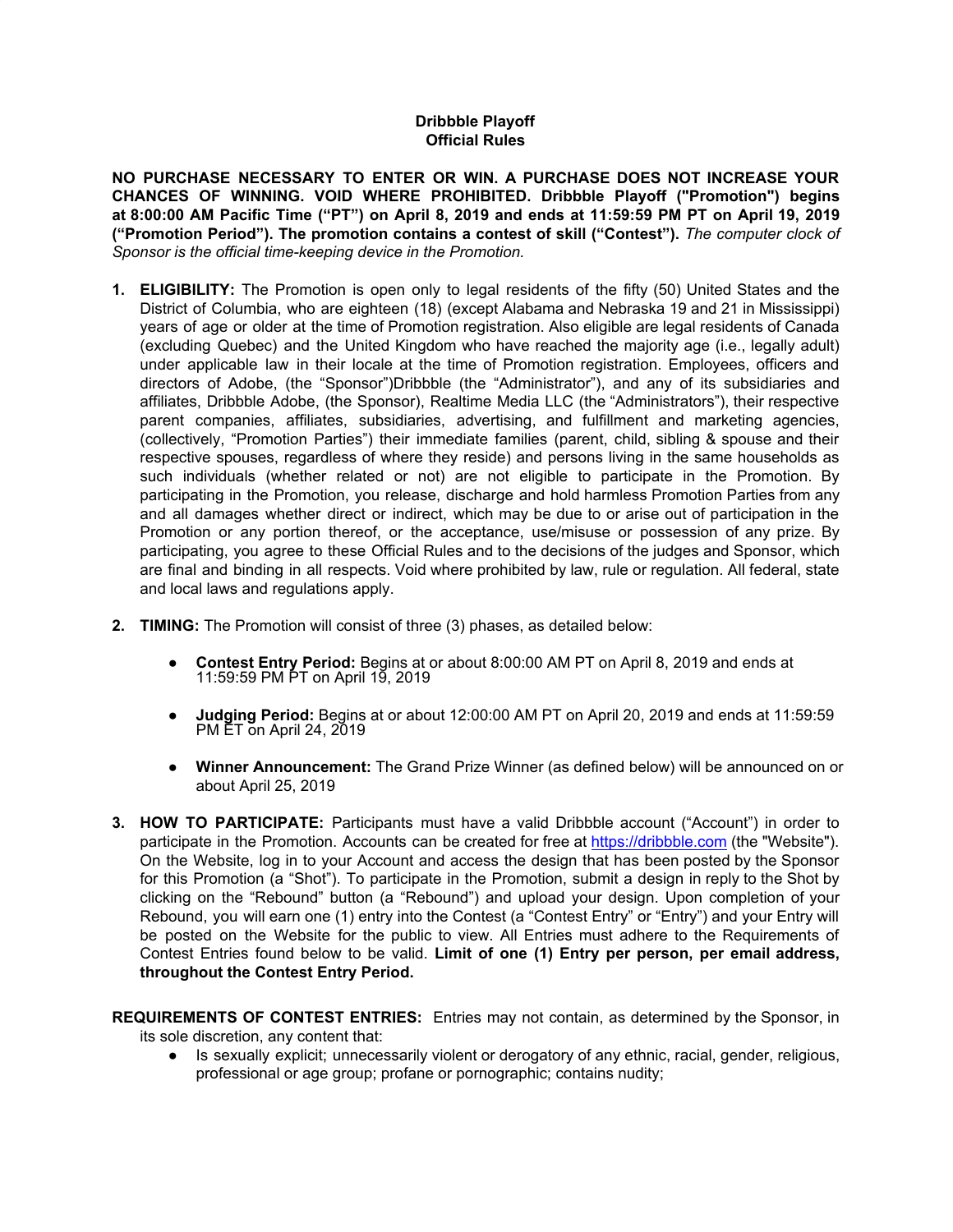- Promotes alcohol, illegal drugs, tobacco, firearms/weapons (or the use of any of the foregoing); promotes any activities that may appear unsafe or dangerous; promotes any particular political agenda or message;
- Is obscene or offensive; endorses any form of hate or hate group;
- Appears to duplicate any other submitted contest entries;
- Defames, misrepresents or contains disparaging remarks about other people or companies;
- Contains trademarks, logos, or trade dress (such as distinctive packaging or building exteriors/interiors) owned by others, without permission;
- Contains any personal identification, such as license plate numbers, personal names, e-mail addresses or street addresses;
- Contains copyrighted materials owned by others (including photographs, sculptures, paintings, and other works of art or images published on or in websites, television, movies or other media), without permission;
- Contains any individual other than the you and/or any materials embodying the names, likenesses, voices, or other indicia identifying any person, including, without limitation, celebrities and/or other public or private figures, living or dead, without providing legal releases for such use in a form satisfactory to Sponsor;
- Contains look-alikes of celebrities or other public or private figures, living or dead;
- Communicates messages or images inconsistent with the positive images and/or good will to which Sponsor wishes to associate; and/or
- Violates any law.
- **4. OWNERSHIP OF ENTRIES:** The ownership of your Entry remains with you and is not transferred to the Promotion Parties. By submitting an Entry, you agree to be bound by these Official Rules and grant the Promotion Parties an exclusive, fully paid-up and royalty-free, license to publicly display your Entry on [https://dribbble.com](https://dribbble.com/) and in any media formats through any media channels. You agree that this consent is perpetual and cannot be revoked. You agree that Promotion Parties are not responsible for any unauthorized use of your Entry by third parties.

By submitting an Entry, you represent and warrant that the work submitted is original to you and that neither it nor its contents infringes upon or violates the rights of any third party. Your Entry must not include the property of third parties or contain elements not owned by you.

- **5. JUDGING:** Judging for the Contest begins at 12:00:00 AM PT on April 20, 2019 and ends at 11:59:59 PM PT on April 24, 2019. The judging panel, selected by the Sponsor, will score each Entry up to the maximum of one hundred (100) of points allowed. Judging will be based on the following criteria:
	- **●** Design Direction (50%)
	- **●** Creativity (50%)

The Entry with the highest score from the Judges will be deemed the potential Contest Grand Prize Winner. In the event of a tie, an additional "tie-breaking" a judge will be brought in to evaluate the tied entries, based on the Judging Criteria above. Sponsor reserves the right not to award all prizes or to choose fewer than one (1) if, in its sole discretion, it does not receive a sufficient number of eligible and qualified Entries. Prize awards are subject to verification of eligibility and compliance with these Official Rules.

**6. WINNER NOTIFICATION:** The potential Contest Grand Prize Winner will be notified via email within three (3) day of winner selection or as soon as reasonably practicable. The potential Contest Grand Prize Winner will also sent an Affidavit of Eligibility/Liability Release via email. All forms must be completed, signed, notarized and returned to Administrator within three (3) business days of date of issuance. Potential winner becomes the "Winner" only after verification of eligibility by Sponsor. All prizes will be fulfilled in approximately six (6) to eight (8) weeks after the Promotion has ended. If the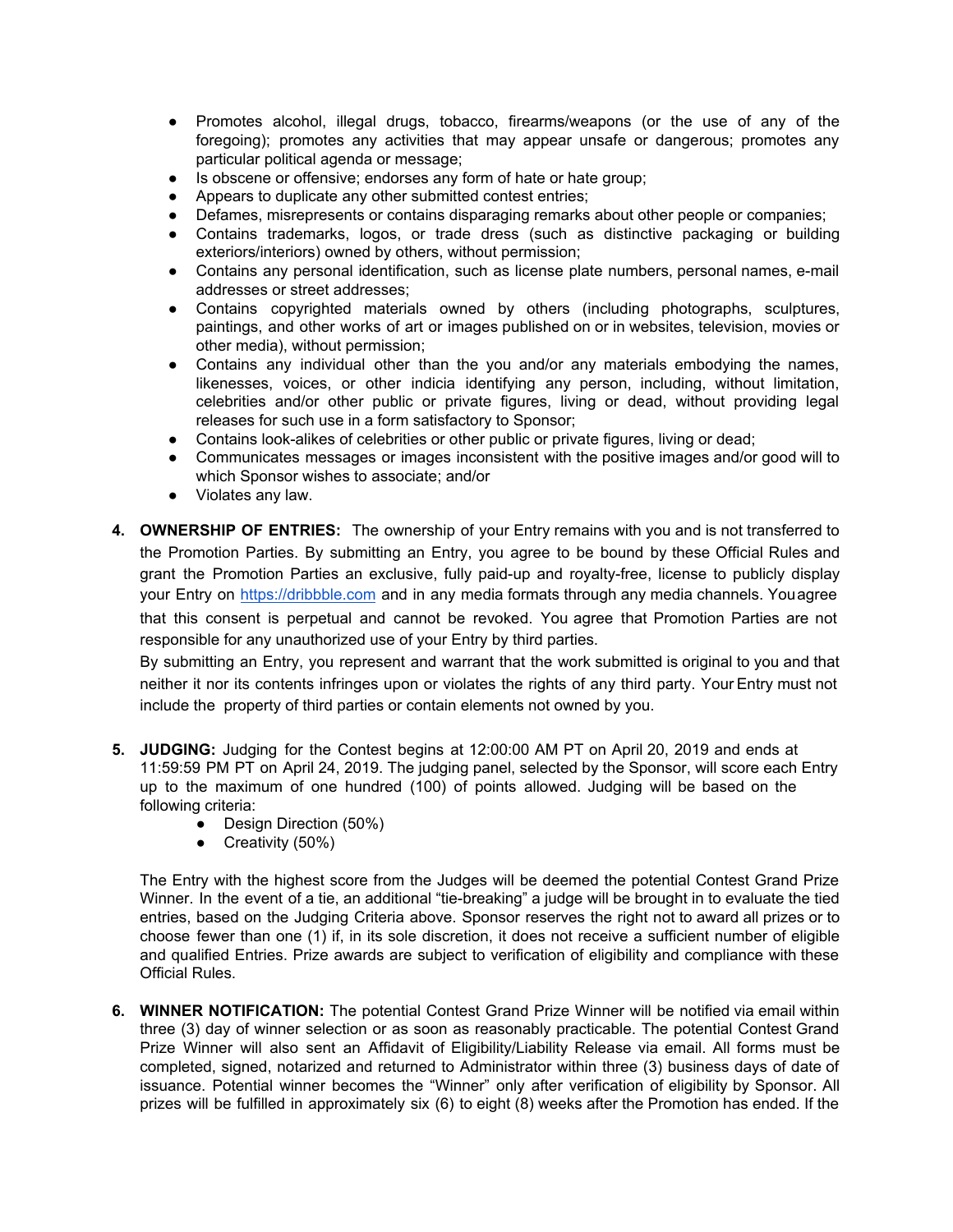potential winning entrant of any Contest prize cannot be contacted; is ineligible; fails to claim the prize; if the Prize Notification is returned undeliverable; or if the potential winner otherwise fails to fully comply with these Official Rules, he/she will forfeit that prize and the prize will be awarded to an alternate potential winner. The Contest Grand Prize Winner will be announced on or about April 25, 2019.

**7. PRIZE/PRIZE RESTRICTIONS:** One (1) Contest Grand Prize will be awarded during the Promotion.

**CONTEST GRAND PRIZE (1):** One (1) Contest Grand Prize will be awarded. The Contest Grand Prize winner will receive:

One (1) 13" Macbook and 1 year of Creative Cloud.

## **The Approximate Retail Value ("ARV") of the Contest Grand Prize is 1299 +719.88 + tax**

- **PRIZE RESTRICTIONS:** Prize will only be awarded by Sponsor upon potential winners' verification of eligibility and final approval by Sponsor. No substitution, transfer of any prize or cash alternative permitted, except by Sponsor who reserves the right, in its sole discretion, to substitute a prize of equal or greater value, if prize, or portion of prize, becomes unavailable. Promotion Parties are not responsible for late, lost, stolen, damaged, delayed, or undelivered prizes.
- **8. MISCELLANEOUS:** Promotion Parties are not responsible for late, lost, incomplete, corrupted, stolen, garbled, damaged, delayed, undelivered or misdirected Entries, all of which are void. Online Entries will be considered to be entered by the authorized account holder of the e-mail address submitted at time of entry and he/she must comply with these Official Rules. The authorized account holder is deemed as the natural person who is assigned to an e-mail address by an Internet access provider, online service provider or other organization that is responsible for assigning e-mail addresses for the domain associated with the submitted e-mail address. Upon entering the Promotion, winners grant Sponsor the right to print, publish, broadcast, and use world-wide in any media now known or later developed, the winner's name, portrait, picture, voice, likeness, city and state of residence, and biographical information for any purpose, including but not limited to, in advertisements, publicity, and other communications, worldwide, in perpetuity, without additional compensation, notification or permission, except where prohibited by law.
- **9. RELEASE:** As a condition of entering the Promotion, you agree that (1) you hereby waive all rights to claim punitive, incidental, consequential or any other damages, and any claims, judgments or awards shall be limited to actual out-of-pocket expenses; (2) all causes of action arising out of or connected with this Promotion, or any prizes awarded, shall be resolved individually, without resort to any form class action; and (3) in no event will you be entitled to receive attorneys' fees. By entering the promotion, you agree to release, discharge and hold harmless Promotion Parties and the respective officers, directors, and agents of each, from any and all liability for any injury, loss, or damage of any kind to persons, including death, and property, whether direct or indirect, which may be due to or arise out of participation in the Promotion or any portion thereof, or the acceptance, use/misuse or possession of prizes. -You waive all warranties, express or implied, including but not limited to implied warranties of merchantability and fitness for a particular purpose.
- **10. DISCLAIMER:** Promotion Parties are not responsible for printing or typographical errors in these Official Rules or in any Promotion-related materials. Sponsor reserves the right, in its sole discretion, to disqualify any individual that tampers with the entry process. Sponsor also reserves the right to terminate, suspend, cancel or modify the Promotion and award the prizes for the Promotion from among all eligible, non-suspect entries received (i) as of the date of termination using the judging procedure outlined above if for any reason this Promotion is not capable of running as planned due to any reason, including infection by computer virus, bugs, tampering, fraud, unauthorized intervention, technical failures or other causes that may corrupt or impair the integrity, fairness or proper play of the Promotion. Promotion Parties are not responsible or liable for any events which may cause errors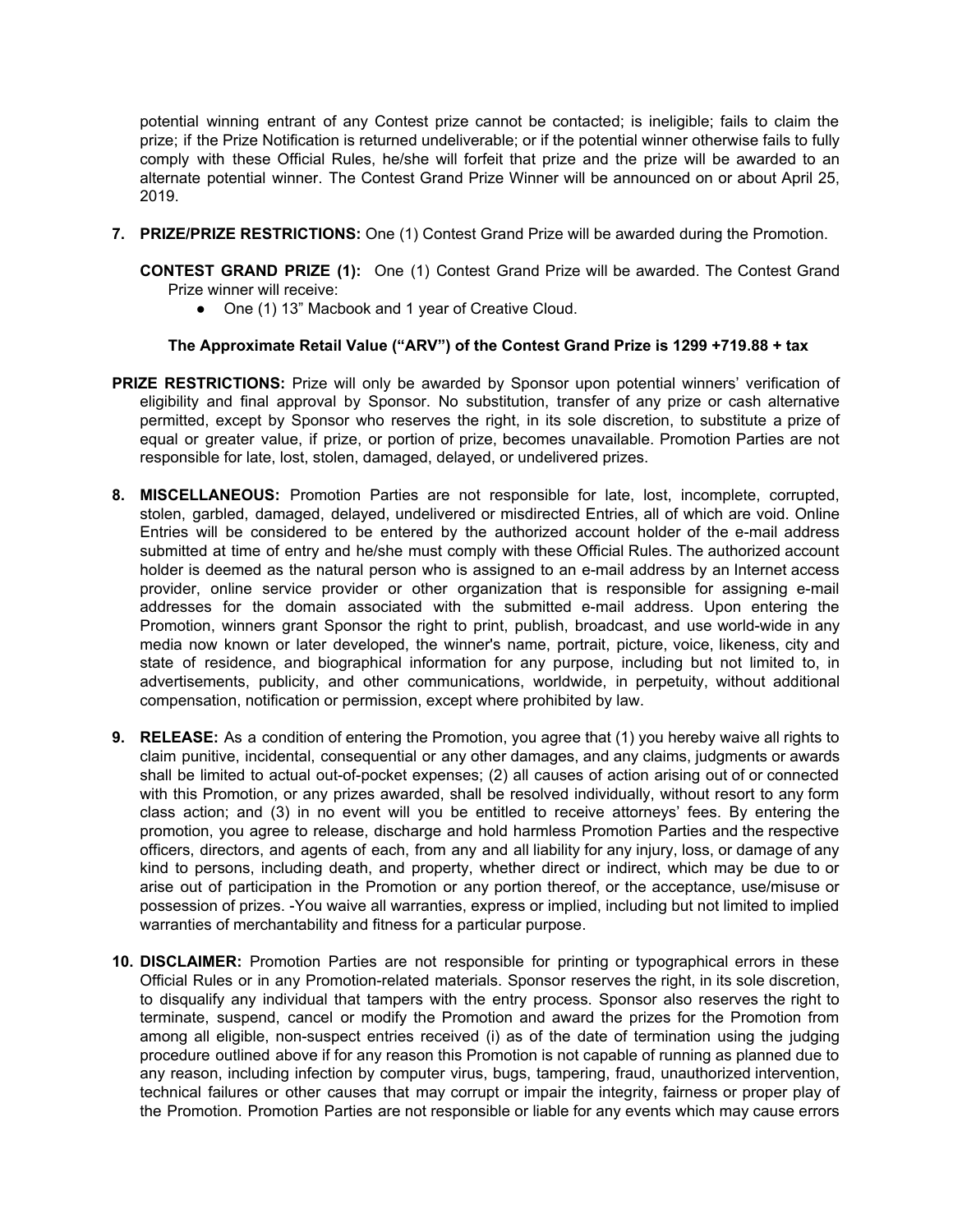and/or the Promotion to be stopped, including but not limited to any error, omission, interruption, deletion, defect, delay in operation or transmission, communications line failure, theft or destruction or unauthorized access to, or alteration of, entries, nor are they responsible for any problems or technical malfunction of any telephone, network or telephone lines, computer on-line systems, servers, or cable, satellite, or Internet Service Providers, computer equipment, software or any other failure of any email or entry to be received by Sponsor on account of technical problems, human error or traffic congestion on the Internet or at any website, or any combination thereof, including any injury or damage to yours or any other person's computer relating to or resulting from participation in this Promotion or downloading any materials in this Promotion. Promotion Parties are not responsible for computer, mechanical, technical, electronic, network or other errors or problems, including any errors or problems that may occur in connection with the administration of the Promotion, the processing of Entries, or in any other Promotion-related materials. Promotion Parties may stop you from participating in this Promotion if you violate Official Rules or act, in Sponsor's sole discretion: (a) in a manner Sponsor determines to be not fair; (b) with an intent to annoy, threaten or harass any other entrant or the Sponsor; or (c) in any other disruptive manner. Should more prizes be awarded through a computer, hardware, or software malfunction, error or failure, or for any other reason, in any prize category, than are stated for that category in the Official Rules, Sponsor reserves the right to award only the number of prizes stated in the Official Rules for that category. In no event will more prizes be awarded than that listed in Section 6.

- **CAUTION: ANY ACT OR ATTEMPT BY AN ENTRANT TO DELIBERATELY DAMAGE ANY WEBSITE OR UNDERMINE THE LEGITIMATE OPERATION OF THIS PROMOTION IS A VIOLATION OF CRIMINAL AND CIVIL LAWS. SHOULD SUCH AN ATTEMPT BE MADE, PROMOTION PARTIES RESERVE THE RIGHT TO SEEK DAMAGES AND OTHER REMEDIES (INCLUDING ATTORNEYS' FEES) FROM ANY SUCH INDIVIDUAL(S) TO THE FULLEST EXTENT PERMITTED BY LAW.**
- **11. CHOICE OF LAW AND JURISDICTION:** Except where prohibited, all issues and questions concerning the construction, validity, interpretation, and enforceability of these Official Rules, or the rights and obligations of entrants or winners, Sponsor, and administrator in connection with this Promotion, shall be governed by, and construed in accordance with, the laws of the state of [INSERT SPONSOR'S STATE], without giving effect to any choice of law or conflict of law rules or provisions (whether of the state of [INSERT SPONSOR'S STATE]or any other jurisdiction), which might otherwise cause the application of the laws of any jurisdiction other than the state of [INSERT SPONSOR'S STATE]. Any action seeking legal or equitable relief arising out of or relating to the Promotion or these Official Rules shall be brought only in the courts of the state of [INSERT SPONSOR'S STATE]. You hereby irrevocably consent to the personal jurisdiction of said courts and waive any claim of forum non-convenience or lack of personal jurisdiction they may have.
- **12. PRIVACY:** Except as noted in these Official Rules, information collected for this Promotion is used only for the purpose of Promotion administration and winner notification and will not be re-used, sold or shared in any manner by the Promotion Parties or any third parties unless you have elected to receive additional information or promotional material from the Sponsor, or a third party. By participating in the Promotion, participant agrees to all of the terms and conditions of the Sponsor's Privacy Policy, which is available at [https://dribbble.com/privacy.](https://dribbble.com/privacy) In the event of any discrepancy between the Sponsor's Privacy Policy and these Official Rules, these Official Rules shall control and govern.
- **13. TAX INFORMATION:** All federal, state, local, and other taxes on prizes and any other costs and expenses associated with prize acceptance and use not specified herein as being provided, are the sole responsibility of the applicable winner. A 1099 tax form (preceded by a W9 Form) will be issued to the Grand Prize winner by the Administrator if they are a resident of the United States.